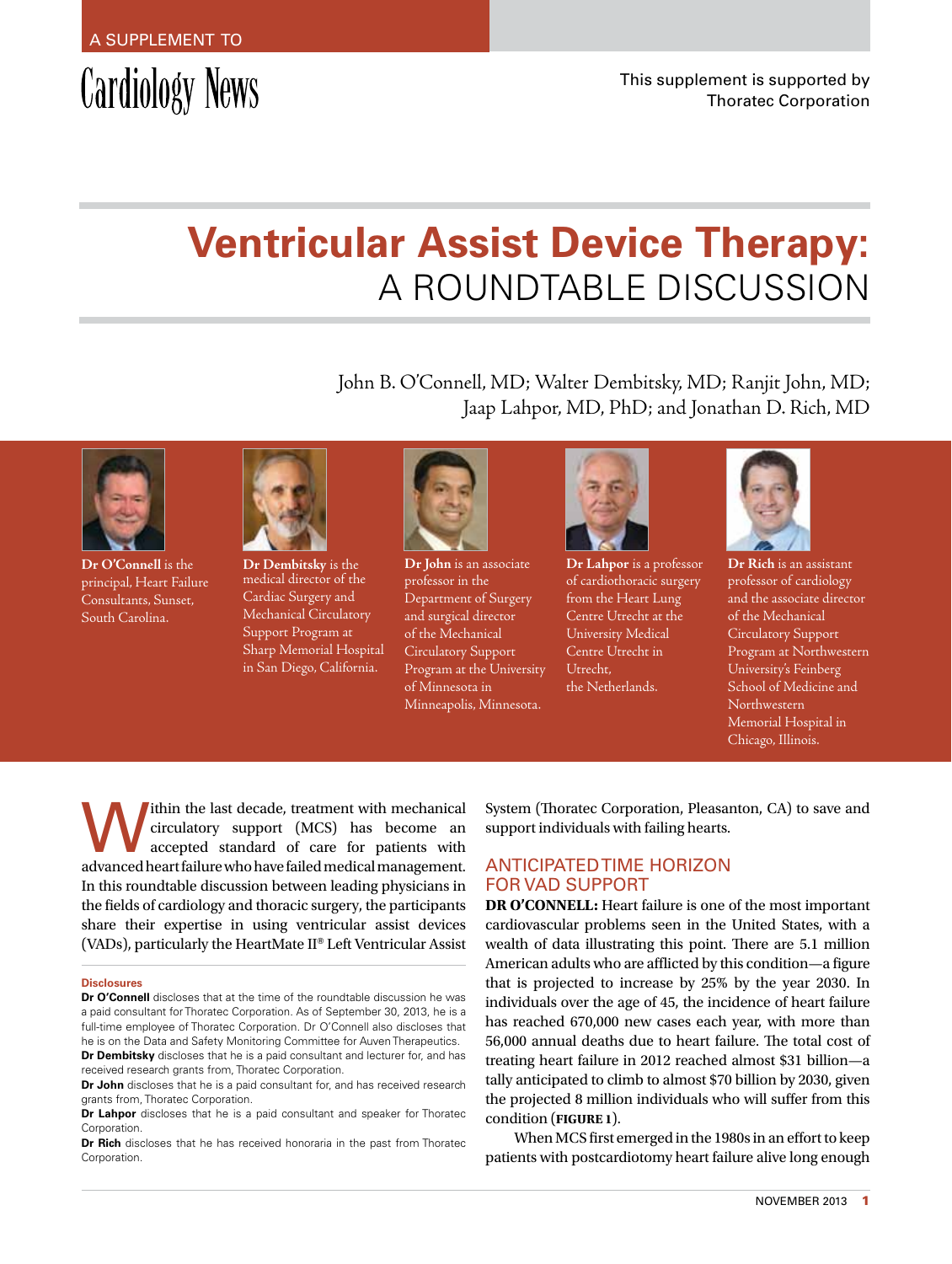

## **Figure 1 Heart failure growth in the United States, 2012 – 2030**

Sources:

Heidenreich PA, Albert NM, Allen LA, et al; American Heart Association Advocacy Coordinating Committee; Council on Arteriosclerosis, Thrombosis and Vascular Biology; Council on Cardiovascular Radiology and Intervention; Council on Clinical Cardiology; Council on Epidemiology and Prevention; Stroke Council. Forecasting the impact of heart failure in the United States: a policy statement from the American Heart Association. *Circ Heart Fail.* 2013;6(3):606-619.

Go AS, Mozaffarian D, Roger VL, et al; American Heart Association Statistics Committee and Stroke Statistics Subcommittee. Heart disease and stroke statistics—2013 update: a report from the American Heart Association [published corrections appear in *Circulation*. 2013;127(23):e841; *Circulation*. 2013;127:doi: 10.1161/CIR.0b013e31828124ad]. *Circulation*. 2013;127(1):e6-e245.

to obtain a donor organ for transplantation, expected survival amounted to days. However, survival with these devices has increased dramatically over time, reaching weeks by the 1990s and months by 2000. By 2012, VAD clinical trials were measuring endpoints of 2-year survival, which may increase further still to 5-year survival by 2015.

The experience with the HeartMate II Left Ventricular Assist System has grown exponentially over the last 5 years. More than 15,000 patients worldwide have now been implanted with the device, 6,000 of whom are still living with ongoing support. In fact, approximately 300 patients with the HeartMate II device are currently alive with ongoing support for more than 5 years.

When evaluating a patient for VAD therapy, what is the time horizon for support that you have in mind?

**DR DEMBITSKY:** At my institution in San Diego, we face a shortage of timely donor organs. As a result, we fully anticipate long-term implantation of a VAD in at-need patients with heart failure, with expected time horizons of 5 to 10 years. In fact, we have a patient who has been using VAD devices now for 11 years and who refuses transplantation.

**DR JOHN:** I agree. The University of Minnesota, where I practice, also suffers from a shortage of adequate donor

hearts. Any time we implant a patient with a VAD, we anticipate a survival period at least in excess of 3 years.

**DR O'CONNELL:** The data from clinical trials now appear to support this concept of long-term support. Dr Rich, would you please explain these data?

**DR RICH:** That is correct. Anecdotal experiences suggest that patients are living longer on these devices and now emerging data support these observations as well. When the bridge to transplant (BTT) trial of the HeartMate II device was completed, there was interest in determining the realworld, postapproval experience with the device. As such, the first 169 consecutive HeartMate II patients enrolled in the national Interagency Registry for Mechanically Assisted Circulatory Support (INTERMACS) were prospectively followed for at least 1 year after implant and then compared with patients in the pivotal BTT clinical trial. At 12 months after device implantation, those patients who received the HeartMate II in the postapproval era exceeded the survival of patients in the clinical trial (1-year survival: 85% vs 70%). This was somewhat unexpected, given that patients in clinical trials often attain better outcomes than patients in real-world practice given the strict entry criteria and rigorous follow-up in such trials.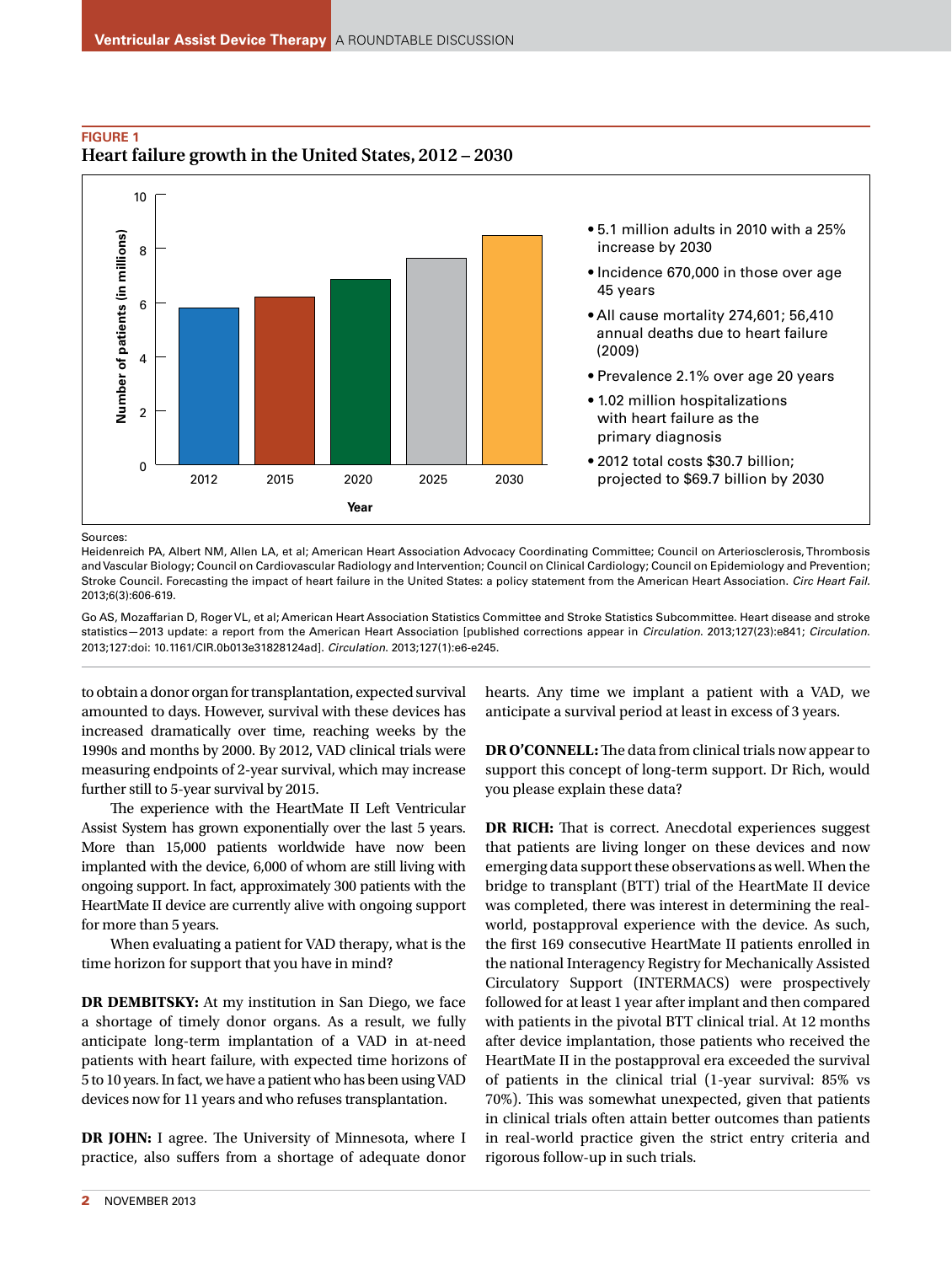After BTT trial completion and approval of HeartMate II, the next step, of course, became evaluating the device as destination therapy (DT) and getting it approved for that indication. The HeartMate II DT study was a success, and as a result, the device is approved for both BTT and DT indications. I think that the success of the DT study of HeartMate II really puts into perspective just how much the VAD field has evolved over the past 10 to 15 years.

The most recent American College of Cardiology Foundation/American Heart Association heart failure guidelines reflect the data that I just mentioned in that, in patients with Stage D refractory heart failure, consideration should be given to the entire armamentarium of therapies currently available. For example, some patients are not eligible for transplantation and should be considered for MCS or perhaps even palliative inotropes. Other patients who are eligible for transplantation may need a VAD first as a bridge. The key point is that the guidelines do not dictate a specific sequence of therapy; it is both reasonable and appropriate to consider advanced options such as a VAD or transplant before a patient's heart failure progresses to a terminal, irreversible state with multi-organ failure.

The harsh reality is that the number of suitable donors for heart transplantation in this country, and frankly worldwide, has remained relatively static. And yet the epidemic of heart failure is growing at an astronomic pace. This means we are in need of therapies that can either support our patients while they wait for longer times on the transplant list or that can be used as DT in patients who are not suitable transplant candidates. Such therapies are becoming available and we have data to support this. In a recent study, among patients implanted with a VAD with the intention of bridging them to transplantation, at 1 year only approximately 42% of these patients have actually received a transplant, whereas nearly the same percentage are still alive and doing well while waiting for an organ to become available.

**DR O'CONNELL:** Survival isn't the only important aspect of VADs. In order for these devices to be highly effective in this sick patient population, VADs need to improve quality of life and produce sufficiently low rates of adverse events to minimize the costs of readmission and supportive care.

**DR JOHN:** I would like to focus on the objective data that support the validity of the HeartMate II device in not only improving survival, but in also markedly reducing adverse events and lowering morbidity as compared to an earlier generation of VADs.

The adverse events that cause tremendous disadvantage to patients on VAD therapy—events such as bleeding, infection (sepsis, local infection, and device-related infection), cardiac arrhythmias, and hemorrhagic strokeall significantly decreased in the DT mid trial period (2007-2009) versus the early trial period (2005-2007) with greater HeartMate II experience. One of the most feared complications with VAD therapy is stroke, which can present as hemorrhagic, ischemic, or mixed. Based on published data over the last 10 years, the stroke rates observed in patients with the HeartMate II device are the lowest reported in a VAD population, without exception.\*

We should discuss a very important outcome that we all desire for our patients: quality of life. As a surgeon involved in treating patients with heart failure, I want these individuals to be active members of society and to be able to participate in family events. Many patients who present with advanced heart failure can barely walk at all; a large proportion are so disabled by heart failure that they are bedbound. Objective data demonstrate that at 6 months postimplant, patients receiving the HeartMate II device are able to walk an average of 377 yards—the length of almost 4 football fields—in a period of 6 minutes.

**Q** ased on published data over D the last 10 years, the stroke rates observed in patients with the HeartMate II device are the lowest reported in a VAD population, without exception.\*

**DR O'CONNELL:** Aside from the excellent survival seen with the HeartMate II device, the improvement in quality of life has been extremely impressive to me. As a heart failure cardiologist, I remember being excited about approval of the cardiac resynchronization therapy (CRT) system, which improved the 6-minute walk distance by 46 meters. We are now witnessing improvements of 150 meters or more with VADs. Many of us never thought we would see advanced heart failure patients who led a bed-to-bathroom existence be able to get up and walk the kind of distances we see now. It is truly impressive.

Based on the recent advances in VAD therapy, are we getting to a point of equipoise between a VAD and transplantation as options for patients with heart

<sup>\*</sup>This is based on published data from multicenter experience and separate studies, which may involve different patient populations and other variables. Please refer to the HeartMate II Instructions for Use about indications, contraindications, adverse events, warnings, and precautions (http://www.thoratec.com/medical-professionals/resourcelibrary/ifus-manuals/heartmate-ll-lvad.aspx).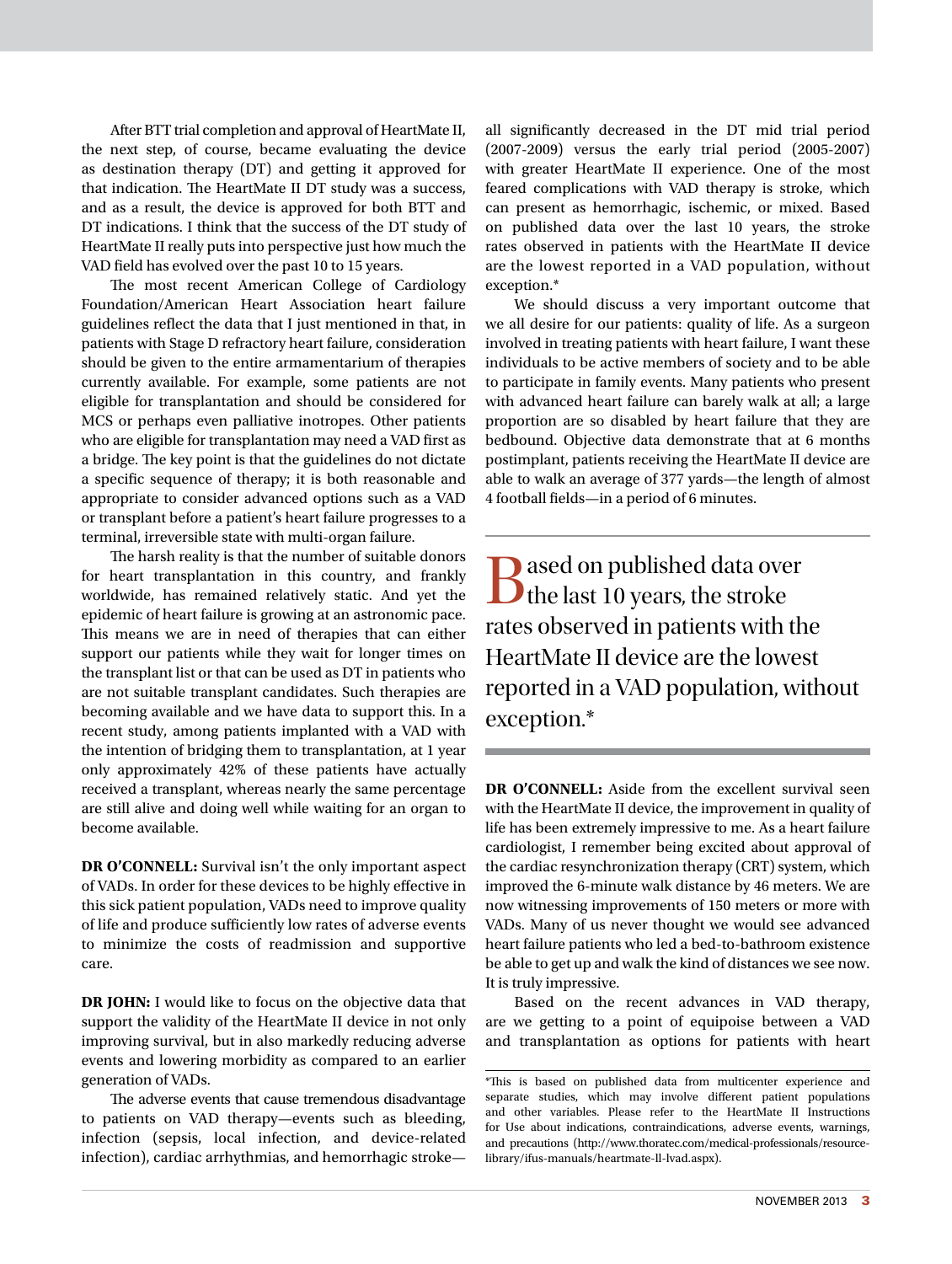failure? Can we call VAD therapy a standard of care in the management of advanced heart failure patients?

**DR LAHPOR:** I am absolutely convinced that we are closing in on that moment, and perhaps we have already reached that point. Heart transplantation is still regarded as the gold-standard treatment for heart failure patients. However, in Europe, as in the United States, a donor heart is becoming a very rare asset and patients who want to be considered for transplant have to be in superb condition, so to speak. Using VADs as a standard of care provides highly effective treatment to a greater pool of patients who are not in excellent condition—that is, those with renal insufficiency or other comorbidities like a recent malignancy.

**DR JOHN:** I completely agree that heart transplantation is the gold standard for patients with advanced heart failure. However, the overall impact of this treatment on the epidemiology of heart failure is just a drop in the ocean. VADs constitute an effective FDA-approved therapy with acceptable short- and mid-term outcomes. Although there is room for improvement in regard to adverse events, over the last 10 to 15 years we have made tremendous strides in the success with VADs for patients with heart failure. I truly believe VADs are a standard of care for these patients. There is a definite role for heart transplantation and there always will be. But I think VADs need to be placed on the same level as a treatment of choice for these patients.

Using VADs as a standard of care provides highly effective treatment to a greater pool of patients who are not in excellent condition that is, those with renal insufficiency or other comorbidities like a recent malignancy.

**DR O'CONNELL:** When comparing transplant with VADs, I cannot help but think of a couple important points. First, no patient with Stage D heart failure improves on medical management. They continue to deteriorate, which makes them poor transplant candidates. Second, when a patient is ready for a VAD, we pull it off the shelf. When they are ready for transplant, we wait 2 years. It seems as though we need to look to the immediately available options to best help our patients.

**DR DEMBITSKY:** I fully agree. The fact is that there are many more candidates for VAD therapy than those who actually receive it. As such, there is a huge gap between what we know works and what could work. Although the efficacy of these devices has been proven beyond a doubt, this gap is based on public perception of mortality, morbidity, and cost. This all pertains to socialization of the devices. However, experience with these devices is growing and VADs are being increasingly used in the United States and abroad. Thus, whereas VADs are on the trajectory of being implanted more and more, transplantation, on the other hand, has remained static.

**DR RICH:** I also agree. The fact that more of these devices are being implanted suggests that we are starting to make a small dent in this very big epidemic of advanced heart failure. I think most cardiologists would still agree that the gold-standard treatment for an eligible younger person would be heart transplantation to achieve the best longterm outcomes. However, the reality is that patients on the transplant list may have to wait a very long time for an organ to become available. In other instances, patients may need a VAD simply to become a suitable transplant candidate, such as in the setting of worsening heart failure or severe pulmonary hypertension. Thus, we are often needing to support our patients with a VAD to stabilize their heart failure and then to ultimately bridge them to transplant when an organ becomes available.

**DR LAHPOR:** I foresee a different role for heart transplantation in the future. I believe that we should start to treat all patients with end-stage heart failure with a VAD before proceeding to transplant. In this way, transplantation can be reserved to extend the lives of patients with devices or to provide an alternative therapy if there are safety problems with the devices.

# INCORPORATING VAD IMPLANTATION EARLIER IN HEART FAILURE PROGRESSION

**DR O'CONNELL:** Given that patients are being supported on VADs for longer periods of time, it begs the question of whether we should begin to expand the patient population and investigate the use of these devices earlier in the heart failure continuum before patients develop multi-organ failure. In that light, I would like to ask Dr Dembitsky to talk about patient selection, particularly with regard to patient age and size.

**DR DEMBITSKY:** When we looked at our population of patients at Sharp Memorial Hospital in San Diego that had received VADs around the time these devices were approved for treatment of terminal heart failure, we identified a considerable number of patients over the age of 70 years. We performed an analysis evaluating outcomes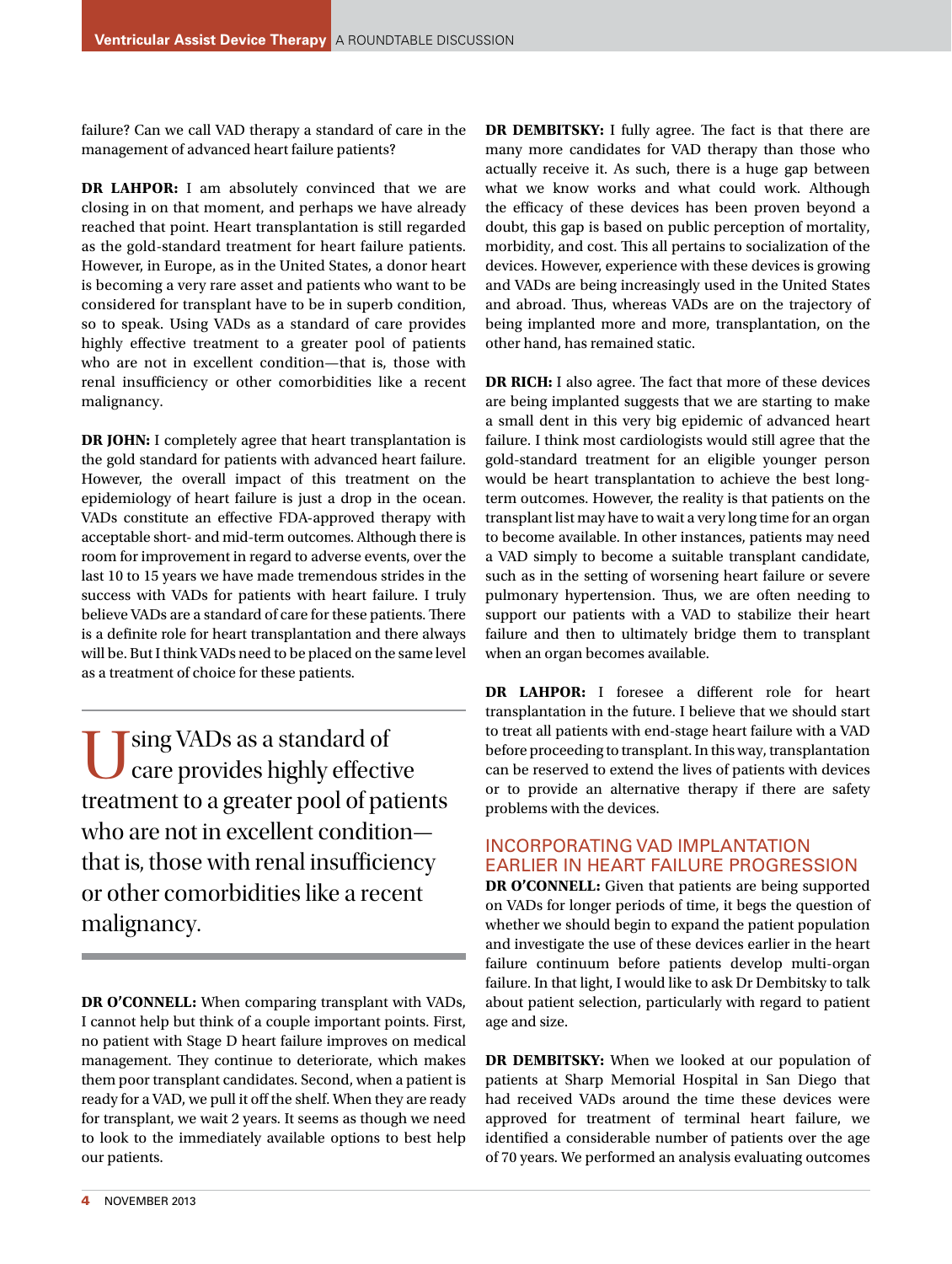### **Figure 2**

# **HeartMate II experience in small patients (body surface area <1.5 m2 )**

#### **United States experience<sup>a</sup>**

#### • Patients

- n=74 patients (BSA <1.5m2 )
- 44 BTT
- 30 DT
- $-$  Smallest patient = BSA 1.29 m<sup>2</sup>
- 89% female
- 1/3 of the DT patients were ≥70 years of age

#### • Outcomes

- ~79% 2-year survival (for both BTT and DT)
- Low adverse event rates
	- Total stroke rate = 0.08 and 0.06 EPPY (BTT and DT respectively)
	- No thrombus
- 
- Significant improvement in QOL (6-minute walk test)
	- 70% were unable to walk at baseline • ~900 ft average walk distance at 1 year
- 

# **Outside the United States experience**<sup>b</sup>

- Smallest patient in Europe = BSA 1.1 $m<sup>2</sup>$
- As of June, ~50% of Japanese HeartMate II patients, posttrial, had BSA ≤1.5m<sup>2</sup>

aINTERMACS Data on File as of December 2012. **b**Data on File as of June 2013

Abbreviations: BSA, body surface area; BTT, bridge to transplantation; DT, destination therapy; EPPY, events per patient year; QOL, quality of life.

in patients older than age 70 years and published that experience in 2011. Among our small group of patients  $(N = 55)$ , those aged 70 years and older showed exactly the same outcomes with regard to survival, morbidity, and adverse events as patients aged younger than 70 years. We subsequently analyzed a larger group of patients and found the same results. We also analyzed outcomes in patients over the age of 80 years, and the results are superimposable with those of younger patients. Growing experience suggests that chronologic age cannot be used as a discriminator for selecting patients for VAD implantation.

Size has always been a concern when implanting VADs. This was an early problem with the total artificial hearts and the HeartMate I was also a very large device. The emphasis has been to try to develop smaller devices, although there are, of course, practical limits to how small the device can be. The HeartMate II is a smaller device and has been implanted in quite a few patients—close to 100 patients now—with body surface area less than  $1.5 \text{ m}^2$ . Given the increasing Asian experience with the HeartMate II, this figure is bound to increase dramatically. In general, the outcomes with the HeartMate II have been superb in these smaller patients (**Figure 2**).

**DR O'CONNELL:** I would like to move on to discuss the optimal time during the course of the illness for patients to be referred for an implant.

**DR RICH:** We have learned a lot from the INTERMACS scoring system in terms of how we approach patients in need of VAD therapy. I believe that as cardiologists we should think of heart failure in terms of a therapeutic window. At the very beginning when a patient is first diagnosed with heart failure, achieving optimal medical therapy is the cornerstone of treatment. Unfortunately, however, heart failure is a progressive disorder and over time, medications alone often become insufficient and there is a need to offer patients advanced therapies. If we wait too long to initiate the evaluation process—for example, when there is already significant multi-organ dysfunction—patients tend to have poorer outcomes following VAD implantation. On the other hand, we certainly do not want to put a VAD in a patient who is thriving with medical management. As a result, it becomes very important to begin to consider the need for advanced therapies when a patient begins to slide—by that I mean examples such as admissions to the hospital for heart failure exacerbations, the need to lower the doses of heart failure medications due to low blood pressure or intolerance, worsening appetite and/or weight loss, or other signs of increasing frailty in general. These are all patients who we should start considering for advanced therapies before it becomes too late to intervene.

If we wait too long to initiate the<br>evaluation process—for example,  $\mathbf{\mathsf{T}}$  f we wait too long to initiate the when there is already significant multi-organ dysfunction—patients tend to have poorer outcomes following VAD implantation.

**DR LAHPOR:** I believe heart failure patients should be referred to a cardiac surgeon the moment that the cardiologist begins to talk about the possibility of heart transplantation, even if the patient has not yet reached endstage heart failure. The moment that the patient is in the situation of possibly needing a transplant, while they are still ambulatory and still at home, this is also the moment that the cardiologist should talk about the possibility of a VAD. These patients should be referred to a cardiothoracic surgeon to talk about both the advantages and the risks of an implanted device.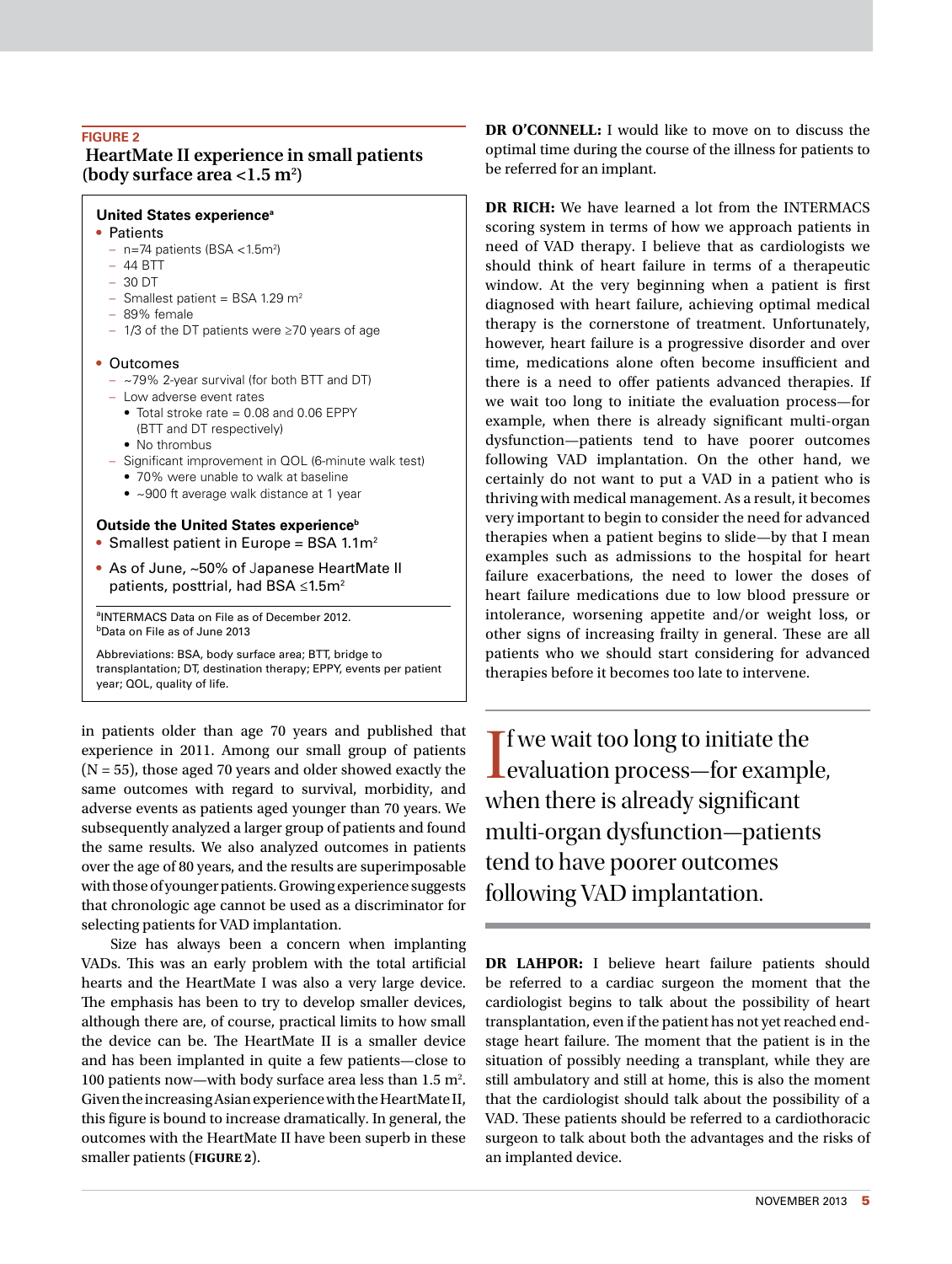**DR O'CONNELL:** The multidisciplinary team should be involved in every step along the way. In many programs, there are no longer VAD team meetings but more general advanced heart failure team meetings in an effort to get all physicians engaged early in the process.

Interestingly, Thoratec® held a meeting of 365 VAD recipients and their caregivers and found that one of the principal reasons that they were reticent to accept a VAD is that they did not feel they had enough time to adequately consider this treatment option. In fact, fewer than half had at least 30 days to make their decision and one-third had only 1 week to make their decision, yet on average, these individuals had a 9-year history of heart failure. This suggests that it is important to educate patients early in the game about their condition and their options down the road.

Dr Rich, you are a heart failure cardiologist, as I am. We tend to pride ourselves on the fact that we can tell when a patient is getting sicker. When do you want to see the patient?

We need to increase the level<br>of health care support in the community by taking away the myth that dealing with patients with a VAD is burdensome.

**DR RICH:** I certainly agree with what Dr Lahpor said, but I would even go one step further. I would like to see these patients even earlier in their heart failure illness. There are subtle markers of disease progression that are not always as obviously apparent as are swollen legs or other metrics. For example, it is very important to recognize malnutrition and subtle evidence of liver dysfunction as being markers of heart failure progression. By the time a patient actually has overt biventricular failure with liver dysfunction, renal dysfunction, and/or weight loss, the patient becomes much more challenging to manage. This is not to say that we cannot help these patients, but we may not be able to provide VAD therapy with optimal outcomes.

**DR O'CONNELL:** Dr Dembitsky, you have been quoted as saying that you would rather put a VAD in a patient 5 months too early rather than 5 minutes too late. Is that because your population is so old?

**DR DEMBITSKY:** No, I think that paradigm applies to all patients: the earlier the better. Like Dr Rich was saying, trying to recognize when patients are starting to decline is very difficult. This is hard to accomplish with laboratory tests. Such tests can measure a few things, such as C-reactive protein and albumin levels, that indicate when patients start to enter that terminal phase of dying that we are now collectively calling frailty. However, we would like to be able to intervene much earlier in these patients. Sometimes one needs to actually see patients, identify changes in family dynamics, and recognize when patients' appetites are decreasing and when their strength is fading, to be able to identify declining health status earlier on.

**DR O'CONNELL:** Dr John, at what point would you like to see patients referred to you for care?

**DR JOHN:** There are data supporting numerous objective markers for patient referral: the inability to walk 1 block, increasing intolerance to beta-blockers, decreasing sodium, increasing creatinine, and increasing diuretic requirements, to name a few. There are also some more subtle, more subjective markers that should trigger referral for a VAD. Unfortunately, there is no 1 objective criterion to say, "Now is the time."

# SUPPORT STRUCTURE FOR VAD PROGRAM SUCCESS

**DR O'CONNELL:** As increasingly more patients with VADs are supported for longer periods of time, what types of additional support structure will be required?

**DR DEMBITSKY:** Over time we have developed a large community-based infrastructure that helps support our implanted patients. We have developed home health care programs for patients and through these efforts we have been able to reduce our readmission rates. For example, one of the things we have done is use care extenders in the community. These are usually individuals with a low level of medical sophistication but who can help manage driveline infections and assist patients moving about the community. Using extenders is one way to bring overall outpatient costs down since the services provided by these individuals are relatively inexpensive and they help to prevent patient readmission.

**DR JOHN:** Many of our patients in the Midwest live hundreds of miles away from our facility where they had their VAD implanted. Having these patients come back to the tertiary or quaternary care center for all of their health care needs not only imposes an additional burden on hospital logistics, but more importantly, we are doing a huge disservice to patients and their families by asking them to regularly drive to these centers for routine care. Thus, we need to increase the level of health care support in the community by taking away the myth that dealing with patients with a VAD is burdensome.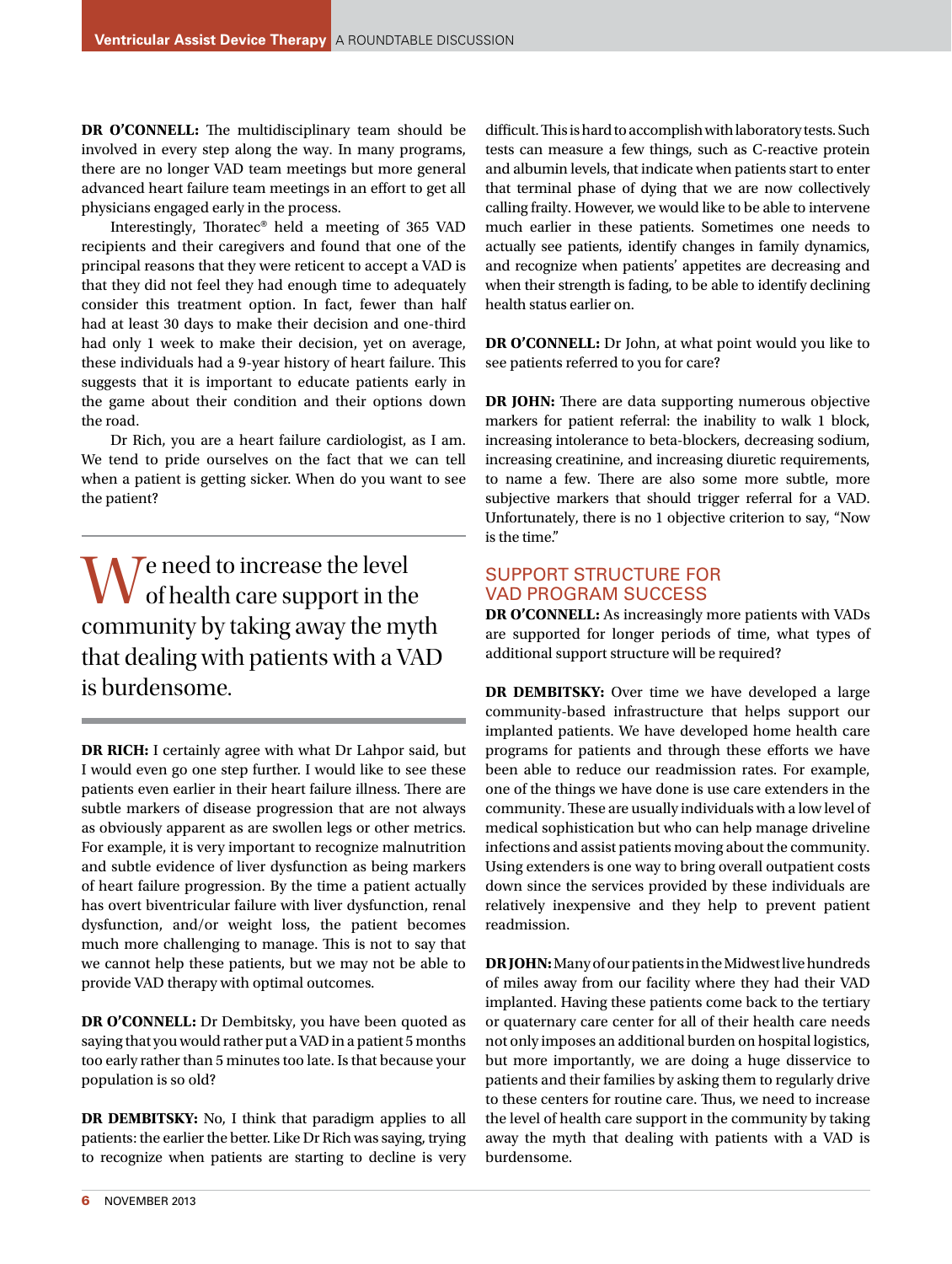Toward that end, I'll share an example of what has succeeded for us. We have to send many of our patients with VADs to rehabilitation facilities. Initially, the personnel at the rehabilitation facilities were very concerned about caring for such patients based on lack of experience and a high level of discomfort in dealing with VADs. We went out and provided training in basic VAD management at those rehabilitation centers. Now everyone feels very comfortable having our patients sent to these rehabilitation centers and our patients have done quite well.

The reality is that the field continues to move forward. The number of devices being implanted is growing, and patients are living longer. We need to embrace this reality. From a patient perspective, particularly for those who end up receiving a VAD as DT, although survival remains incredibly important, quality of life on the device is perhaps of equal importance.

**DR O'CONNELL:** Dr John, once you have demystified the complexity of VADs with the cardiologists you work with, how do you integrate these physicians into your VAD program? What rules do you establish in terms of the care delivered at the implanting center and the care delivered locally in the community?

**DR JOHN:** Although such relationships can sometimes be delicate, it is vital to strongly encourage and welcome other health care professionals. We frequently invite cardiologists to spend a week with the heart failure team and observe a VAD being implanted in an effort to demystify their thoughts and feelings about VADs. Importantly, when the community-based cardiologists are seeing local patients with a VAD, we send VAD coordinators to help them get used to caring for such individuals.

Thoratec has recently undertaken a large Shared Care™ initiative, which I think provides tremendous benefits to all members of the VAD team. This is a partnership program between the implant centers and community clinicians for co-managing patients with HeartMate II devices. The most important stakeholder in this program is the patient. The program adds to their quality of life by enabling them to resume their pre-implant lifestyle. The patient benefits from reduced travel time and increased convenience for routine monitoring appointments and importantly, the program provides patients with the ability to maintain a close relationship with their home-based hospitals and cardiologists who have often cared for these patients for years. For the implant centers, the program reduces the logistical burden of ongoing patient care and enables deeper relationships with community cardiologists. Finally, for the community clinicians, Shared Care provides a huge opportunity for hands-on involvement in the care of their patients, along with greater familiarity with the benefits of VAD treatment and improvements in quality of life. The program also broadens and differentiates the practice of these community clinicians, which could potentially increase the number of new advanced heart failure patients seeking evaluation at the community sites.

**DR O'CONNELL:** In order for community hospitals to become a Shared Care site, they first need to purchase the equipment used to monitor the VAD, the cost of which is about \$2,000. These facilities can then bill a VAD interrogation code for the time spent with the patient, in addition to an evaluation and management code.

**DR JOHN:** Although you alluded to the financial part of Shared Care, one cannot put a price on quality of life and the satisfaction that patients and their families receive from being managed by physicians who have known them for 10 to 20 years.

**DR O'CONNELL:** Dr Rich, would you discuss some of the things that physicians can take advantage of when managing patients with a VAD in the community?

From a patient perspective, particularly for those who end up receiving a VAD as destination therapy, although survival remains incredibly important, quality of life on the device is perhaps of equal importance.

**DR RICH:** Certainly. The overarching theme is that, moving forward, there is going to need to be an emphasis placed on increasing our collaborative efforts to make long-term, durable VAD support both attractive and highly successful for everyone involved. This entails collaboration between the cardiothoracic surgeons implanting the devices, the community cardiologists referring patients for implant, the patients and their families, and our industry colleagues who have the resources to help train and develop the community facilities into durable and capable VAD care centers, even if they're not implanting VADs themselves. Our industry colleagues, such as those from Thoratec, have several very highly trained, capable clinical representatives who can help with training and the collaborative process in general.

**DR O'CONNELL:** I think that Thoratec has recognized that to ensure the success of its MCS program, support